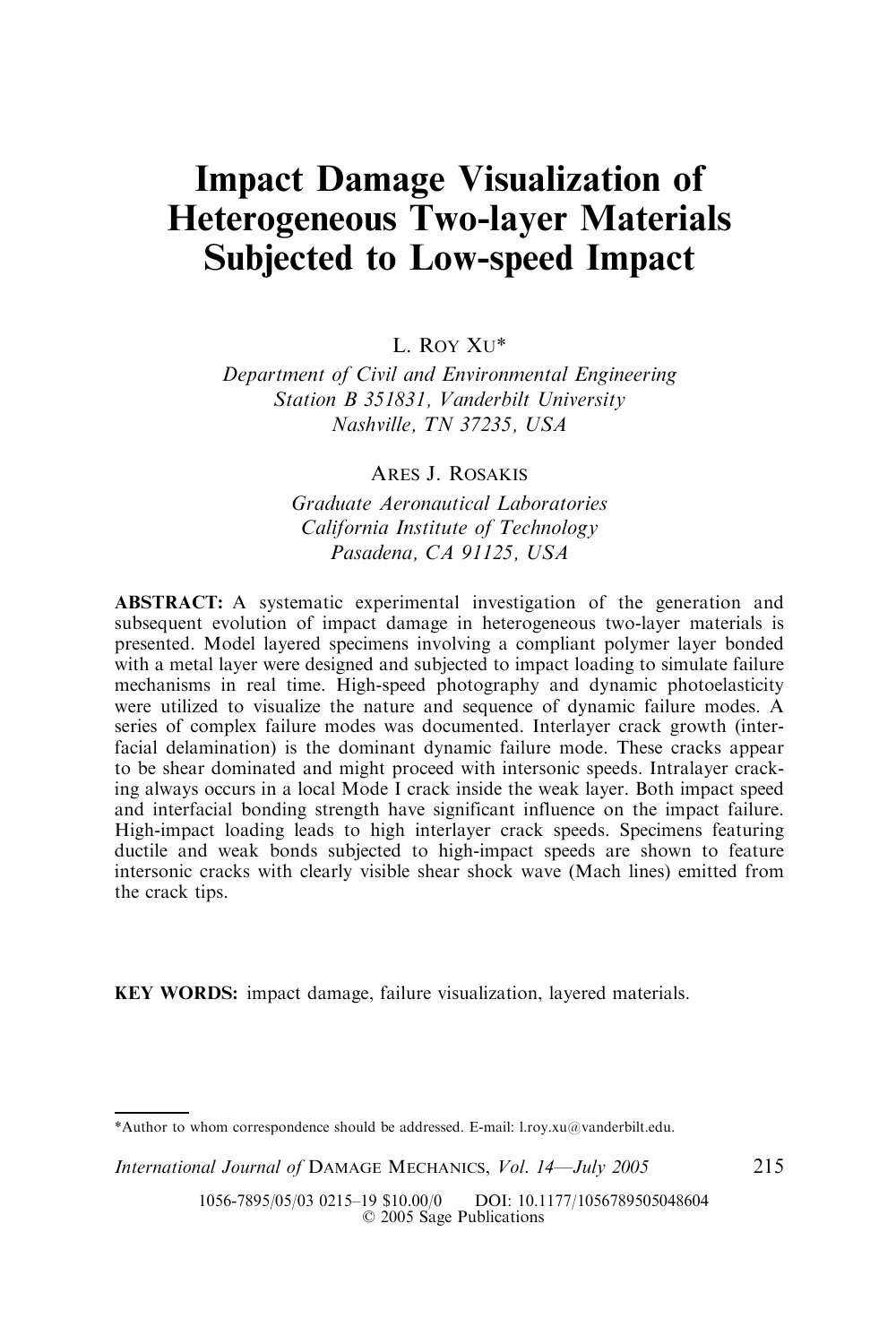## INTRODUCTION

LAYERED MATERIALS AND structures have extensive applications in many areas of engineering. These include the increased use of composite laminates and armor systems used in aerospace and defensive engineering, and the use of thin films/layered structures in microelectronic components (Wu and Springer, 1988; Choi et al., 1991; Hutchinson and Suo, 1992). While failure characteristics of layered materials subjected to static loading have been investigated extensively in the past years, their dynamic counterparts have remained elusive (Sun and Rechak, 1988; Cantwell and Morton, 1991; Abrate, 1994; Gupta and Madhu, 1997; Wen et al., 1998; Mines et al., 1999; Han and Sun, 2000; Vetrovec et al., 2001; Gupta and Ding, 2002). Indeed, the presence of highly complex and transient dynamic failure modes in such materials, and the inaccessibility of internal damage to real-time scruting have resulted in experimental studies limited to the final impact damage characteristics of failure and to the measurement of postmortem properties. To begin addressing the need for real-time observations of failure events, the work presented here focuses on the study of such events in model layered materials, and in particular, on the identification of their nature, chronological evolution, and interaction.

To identify the evolution of failure for different loading regimes, it is convenient to first classify these modes based on the material constitutions of layered/reinforced materials (Xu and Rosakis, 2002a). According to the impact failure observed in postmortem studies, the first major failure category is decohesion (or cracking) between bonded layers at an interface, which is also called interlayer failure. The second major category is referred to as intralayer failure, i.e., failure occurring inside the layer. As stated earlier, for most layered materials, the presence of such highly complicated dynamic failure modes and the inaccessibility of internal damage to direct observation explain the fact that only the final impact damage characteristics of such structures are usually discussed in the open literature. Indeed, the sequence, nature, and interaction of such failure process were never properly clarified. Notable exception to this rule is the early studies of Takeda et al. (1982), who observed the evolution and sequence of matrix cracks and delamination failure in glass fiber composite laminates under ballistic impact. Recently, Riou et al. (1998) visualized the impact damage in a ceramic layer using high-speed photography. Their results were very valuable in understanding the basic failure mechanisms of ceramics/metal armor systems, whose impact damage is quite complicated.

For many complex engineering problems, model experiments may prove extremely useful as intermediate steps, which reveal the basic physics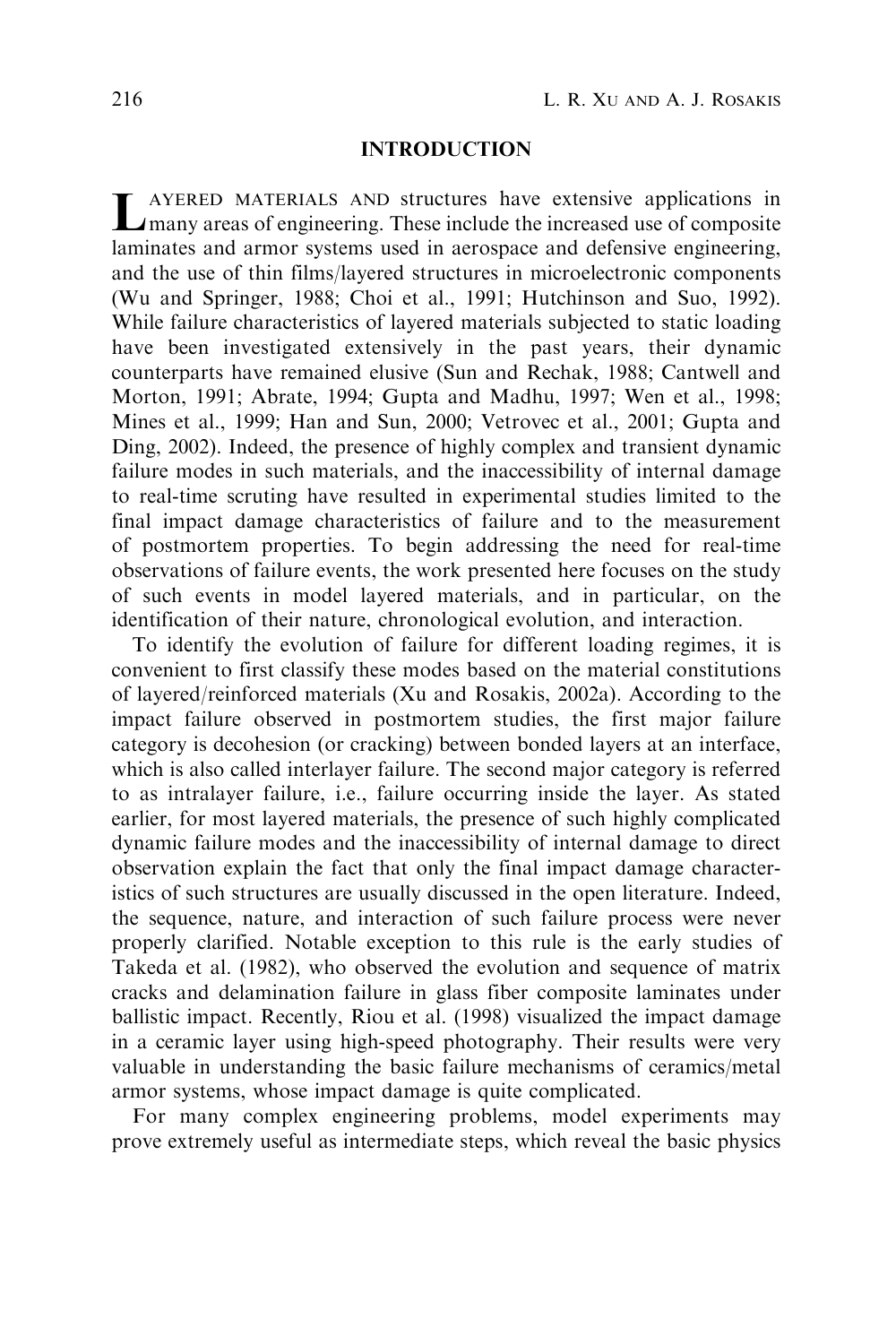of the problem and provide relatively straightforward explanations of the failure patterns seen in postmortem observations. A striking example of this approach was provided by Riley and Dally (1966), who designed a model metal–polymer layered system subjected to dynamic loading. Their model configuration was designed to simulate stress waves in layered structures. More recently, Parameswaran et al. (1999) designed and tested two-layer specimens to simulate the ballistic performance of a composite armor. In our experiments, we also adopt the same idea and introduce an appropriate intermediate model configuration. In order to simulate the difficult three-dimensional problem of the out-of-plane impact of layered structures and to simultaneously preserve the essence of the failure phenomena involved, we introduce a two-dimensional plane-stress specimen, which represents a cross-sectional cut of the layered material. For this type of model specimen, the failure process is easy to record, visualize, and analyze. It is noted that although the exact impact mechanics involved in two configurations is not identical (the real case is three-dimensional while the model specimen is closer to a plane stress state), the mechanisms of stress wave propagation and failure progression of the real and the model layered materials are quite analogous. In designing these model twodimensional sandwich specimens, it is important to obey the similarity rules. Selecting similar Dundurs' parameters (Hutchinson and Suo, 1992) may ensure similarity of the elasto-static response for the interfacial mechanics problem. Meanwhile, selecting model material combinations with similar ratios of wave speeds of two constitution materials to the real structure is perhaps the most important consideration in the dynamic case, where timing of events and stress intensity are governed by the constituent material wave speeds. Also, the ratio of interlayer and intralayer strengths (or fracture toughnesses) is important. These three issues provide sets of similarity rules to connect the real structures to our model tests.

The objectives of the current work are to conduct systematic experimental studies of the time evolution and nature of different dynamic failure modes, and to investigate their interactions. Through these model experiments, we try to identify the basic physical phenomena, and to provide guidance for theoretical models and much needed, real-time validation of numerical codes. Since the two-layer and the three-layer systems are the two basic configurations for general layered materials or structures, in this investigation, we mainly focus on the impact damage in heterogeneous two-layer systems. Results on the three-layer systems and the homogeneous two-layer systems have been reported by the authors (Xu and Rosakis, 2002a, b, 2003a).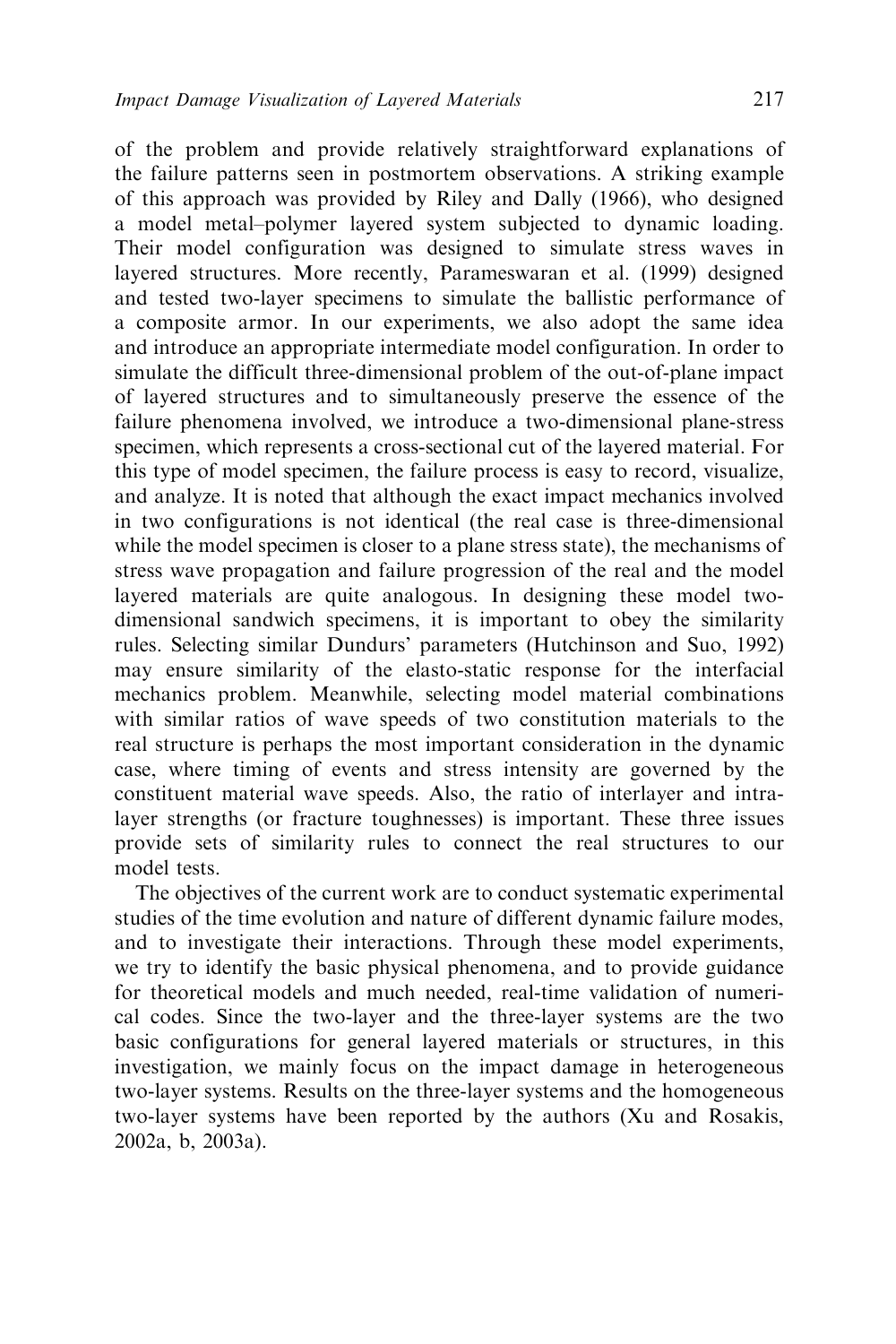#### EXPERIMENTAL PROCEDURE

#### Materials and Specimens

Two kinds of materials were used in the experiments. A 4340-carbon steel was employed to simulate the stiff and strong layer in a general layered material. Homalite-100, a polymeric material, was used to simulate the soft and weak layer. Some physical properties of these model materials are listed in Table 1. Loctite-330 was the major adhesive used to bond the metal– polymer interface. The mechanical properties of this adhesive and the effect of interfacial strength variation on the dynamic failure mode selection were reported by Xu and Rosakis (2002b). A typical two-layer specimen generally contains one metal layer bonded with one polymer layer. The overall dimensions of each bonded specimen are 254 mm (length), 76.2 mm (width), and 6.35 mm (thickness).

#### Experimental Setup

Most of the experiments in this investigation were performed using dynamic photoelasticity. This classical method has recently found a lot of new applications such as the study of the dynamic fracture processes in functionally gradient materials (FGMs) described by Parameswaran and Shukla (1998). A schematic diagram of the dynamic photoelasticity setup used here is given in Figure 1. Two circular polarizer sheets were placed on either side of the specimen. An Innova Sabre argon-ion pulsed laser was used as the light source. The coherent, monochromatic, plane polarized light output was collimated to a circular beam of 100 mm in diameter. The laser beam was transmitted through the specimen and the resulting fringe pattern was recorded by a high-speed camera. A rotating mirror-type high-speed

| <b>Property</b>                                       | Homalite 100  |          | <b>Steel 4340</b> |
|-------------------------------------------------------|---------------|----------|-------------------|
|                                                       | <b>Static</b> | Dynamic* | <b>Static</b>     |
| Young's modulus E (GPa)                               | 3.9           | 5.3      | 208               |
| Poisson's ratio v                                     | 0.35          | 0.35     | 0.3               |
| Dilatational wave speed $c_1$ (m/s)<br>(plane stress) | 1890          | 2119     | 5500              |
| Shear wave speed $c_s$ (m/s)                          | 1080          | 1208     | 3320              |
| Rayleigh wave speed c, (m/s)                          | 1010          | 1110     | 2950              |
| Density $\rho$ (kg/m <sup>3</sup> )                   | 1230          | 1230     | 7830              |

Table 1. Material properties used in model experiments.

\*Dynamic properties correspond to an average equivalent strain rate of  $10^3$ /s.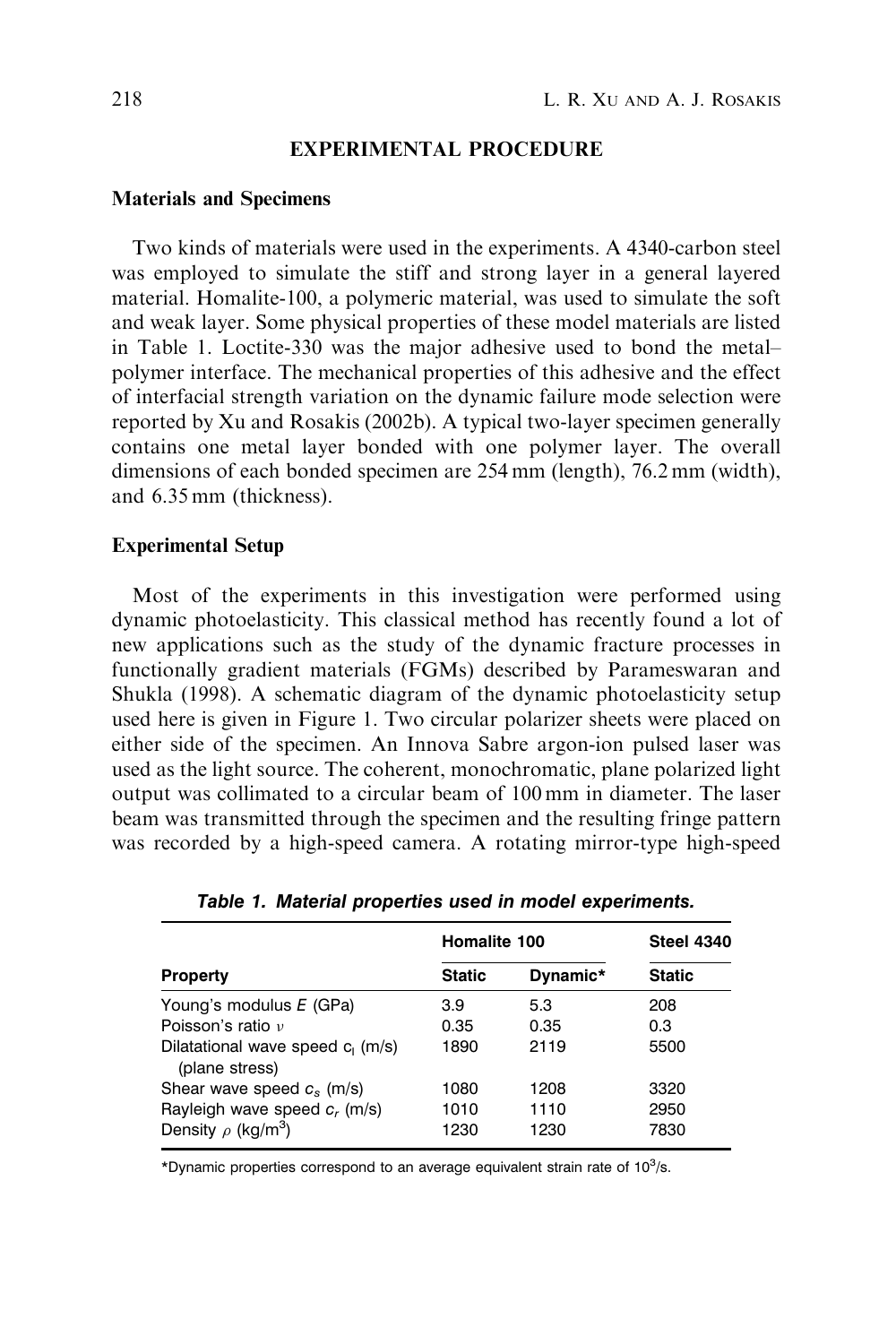

Figure 1. Schematic diagram of the dynamic photoelasticity setup.

film camera was used to record the images. During the impact test, a projectile was fired by a gas gun and impacted the specimen center. The generation of isochromatic fringe patterns is governed by the stress-optic law. In the case of monochromatic light, the condition for the formation of fringes can be expressed as (Dally, 1979):

$$
\hat{\sigma}_1 - \hat{\sigma}_2 = \frac{Nf_\sigma}{h}
$$

where  $\hat{\sigma}_1 - \hat{\sigma}_2$  is the principal stress difference of the thickness-averaged stress tensor.  $f_{\sigma}$  is the material fringe value, N is the isochromatic fringe order, and  $h$  is the specimen thickness. The isochromatic fringe patterns observed are proportional to contours of constant maximum in-plane shear stress,  $\hat{\tau}_{\text{max}} = (\hat{\sigma}_1 - \hat{\sigma}_2)/2$ .

## RESULTS AND DISCUSSION

#### Impact Damage Visualization of A Baseline Two-layer Specimen

In this investigation, we designed and tested a baseline two-layer specimen at first. Then, influences of impact speeds, interfacial bonding strengths, and other factors were explored for comparison. As shown in Figure 2, the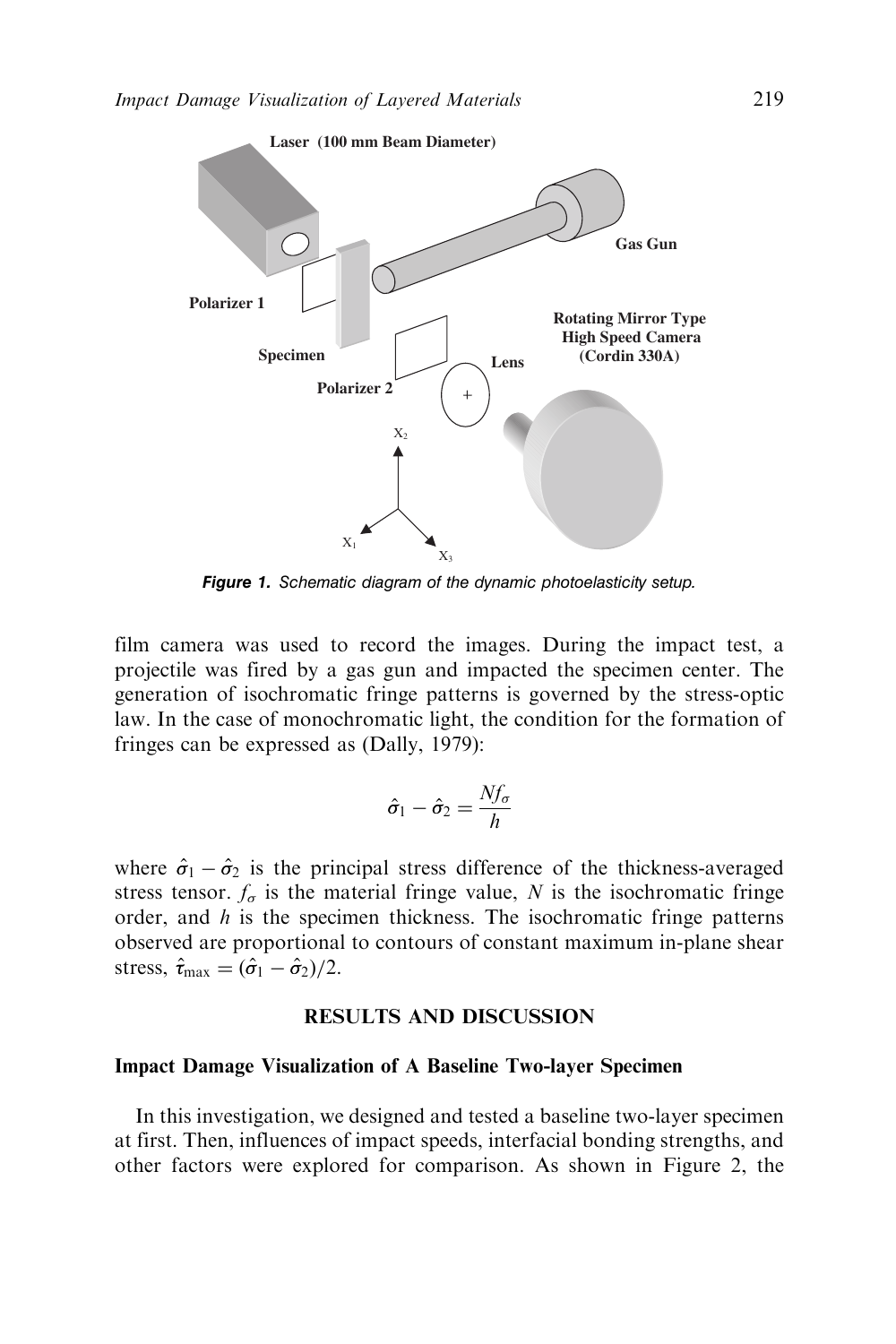

**Figure 2.** Interlayer crack initiation and propagation in a baseline two-layer specimen (b)–(d), and crack speed history (e).

**Time (microsecond)**

impact speed for the baseline case was 44 m/s. In all the experiments, the projectile impacted the center of the bottom metal layer. Since the diameter of the laser beam used in this investigation was 100 mm, and the maximum length of the zone that had to be investigated was 254 mm, in order to observe all possible dynamic failure modes, the field of view had to be moved from one location to another for each specimen configuration under the same impact condition. Figure 2 presents a series of photoelastic images of the Homalite layer with a field of view at the specimen edge. The dark circular spot at the upper right corner is a scaling mark (diameter 6.35 mm)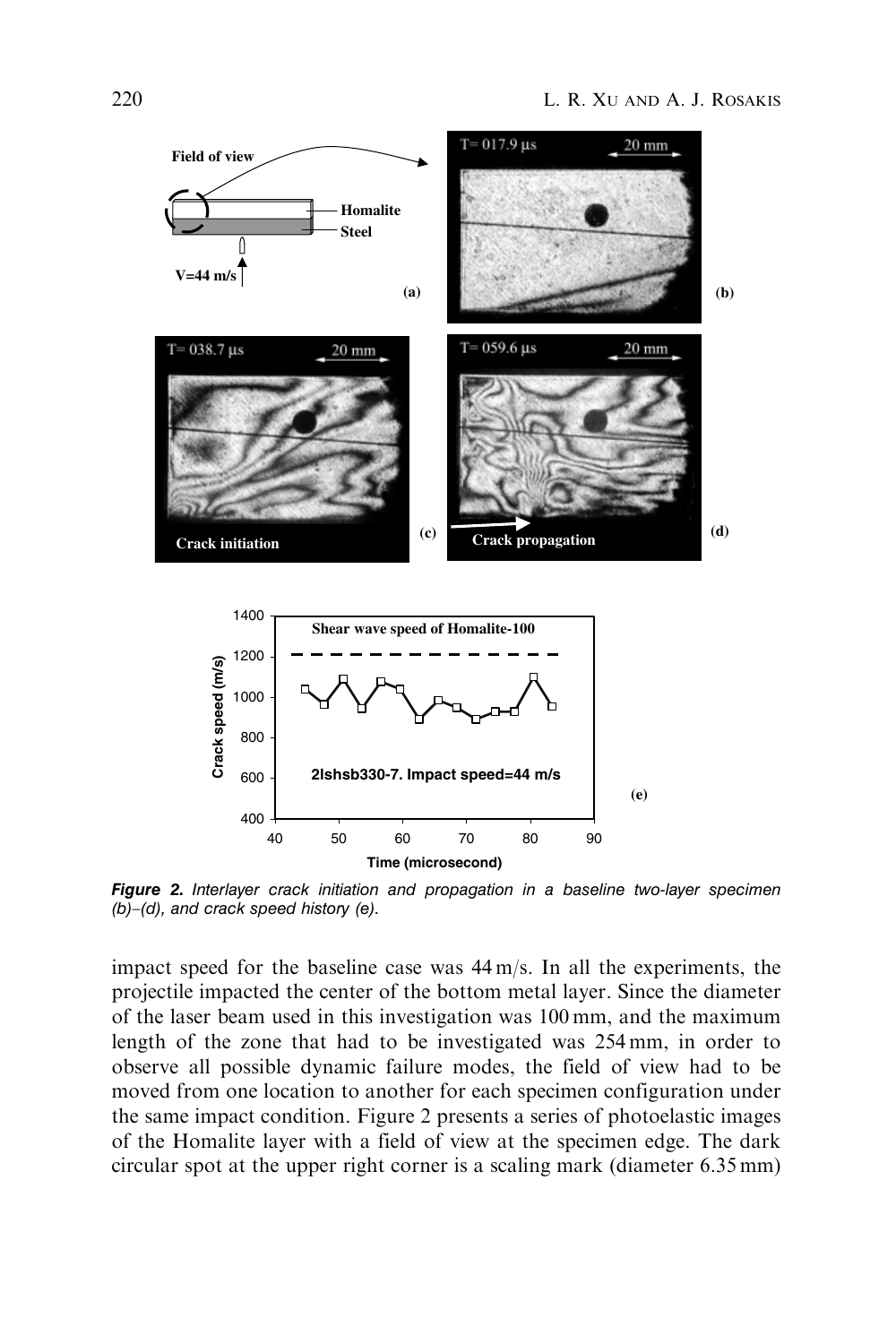bonded on the specimen. A thin horizontal dark line, seen around the center of every image, is the streak line of the camera. This line provides a stationary reference when the whole specimen moves during the impact process.

As shown in Figure 2(b), after impact at the specimen center, the stress waves in the bottom steel layer propagates toward the edge creating a visible head wave structure on the lower wave speed polymer side. Right after the stress wave reaches the free edge, due to the existence of a stress singularity at the bimaterial corner (Williams, 1952; Bogy, 1971), an interlayer crack initiates at the lower interface around  $39 \mu s$  after impact, as seen in Figure 2(c). This crack propagates toward the specimen center, identified by a moving concentration of fringes at its tip, as seen in Figure 2(d). Similar to the shear dominated interfacial cracks in bimaterials (Lambros and Rosakis, 1995; Singh and Shukla, 1996), these interlayer cracks are also shear dominated. Since the Homalite and steel layers are still in contact at that time, no visual evidence of decohesion is apparent in the images, although these cracks have already broken the interface in a combination of compression and shear. The crack speed history for the interlayer crack is plotted in Figure 2(e). The dynamic shear wave speed of Homalite-100 (see Table 1) is also shown as a horizontal dashed line. This value has been obtained experimentally by the procedure outlined by Xu and Rosakis (2003a).

In order to investigate a complete impact damage process of the whole specimen, the field of view was moved to the specimen center as shown in Figure 3 while a same impact speed was employed. As seen in Figure 3(b) and (c), complicated stress wave propagation and interaction with the upper free edge were observed. In Figure 3(d), two intralayer cracks appear at the interface and propagate toward the upper free edge of the Homalite layer at  $69 \mu s$  after impact. At a later time, an interlayer crack originating from the free edge as seen in Figure 2 also entered the field of view while two intralayer cracks were propagating toward the upper edge (Figure 3(e)). In Figure 3(f), two rather than one interlayer cracks are observed at the specimen center but two intralayer cracks almost reached the upper edge of the Homalite layer. These two experiments, as shown in Figures 2 and 3, formed a baseline impact failure process of a heterogeneous two-layer material. In other experiments, we changed some selected parameters such as impact speed and interfacial strength to understand their influence on the basic failure pattern or sequence.

## Influence of Impact Speed

Recently, Needleman and Rosakis (1999), and Xu and Rosakis (2002b) showed that if the impact speed or pulse duration was altered, significant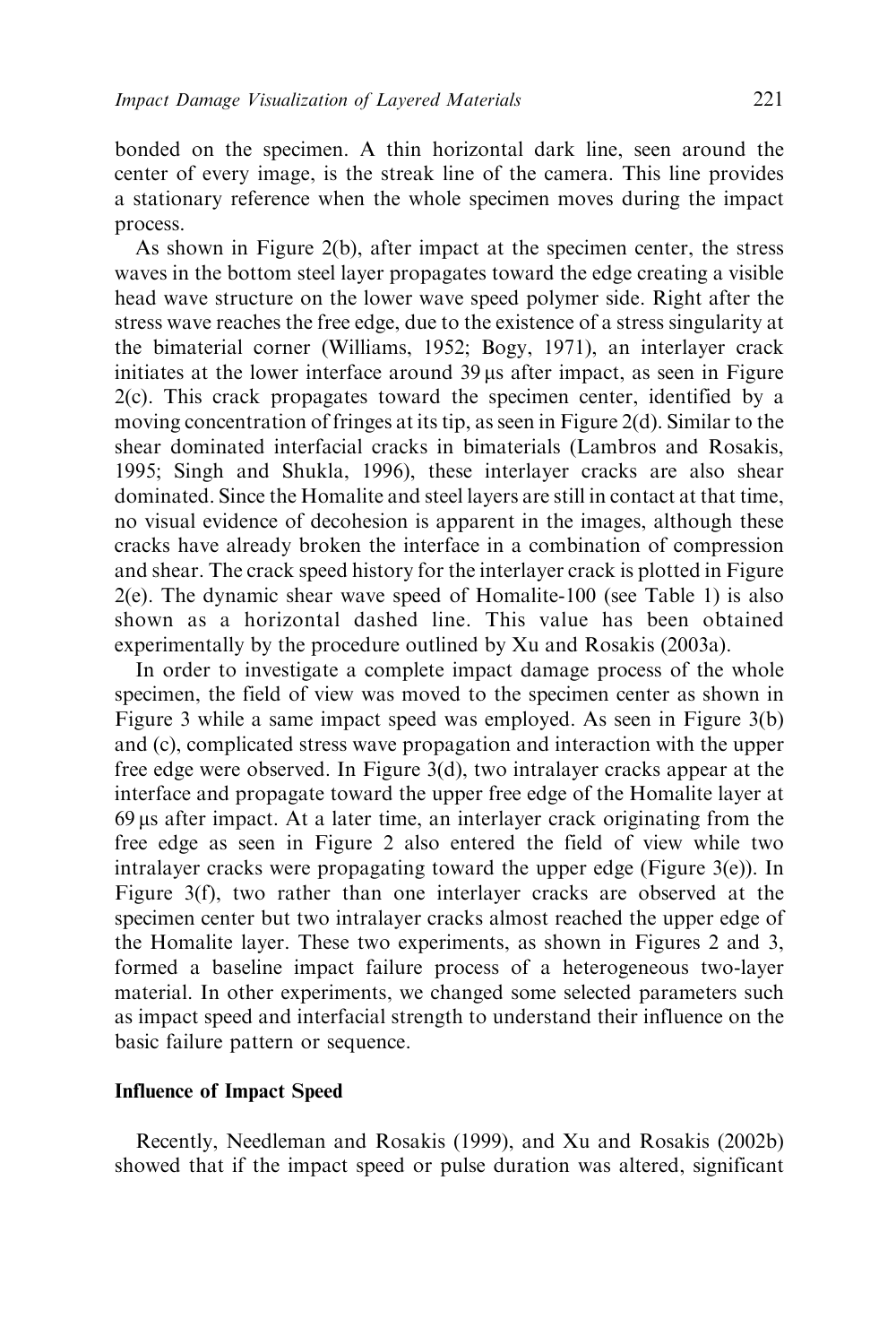

Figure 3. Two major impact failure modes and sequences observed from a baseline twolayer specimen with a central field of view. Two intralayer cracks initiated from the interface (d) and propagated toward the upper free edge of the Homalite layer (e) while two interlayer cracks entered the central part of the specimen from the left and right edges of the specimen (e) and (f).

interfacial crack speed variations were observed in bimaterial and layered systems. In this investigation, the baseline impact speed was 44–45 m/s. This impact speed was intentionally reduced and a series of different failure sequences with the baseline failure sequence was revealed.

At first, the impact speed was reduced to 39 m/s for the identical specimens shown in Figures 2 and 3. It is interesting to note that the intralayer crack initiated from the upper free edge rather than from the interface, and propagated toward the interface as shown in Figure 4(b) and (c). The intralayer crack initiated around  $128 \mu s$  after impact, quite later than  $69 \mu s$  for the intralayer crack initiation of the baseline specimen as seen in Figure 3(d). Both the intralayer cracks in the two different experiments were Mode I cracks because of their symmetrical fringe patterns and large caustics as seen at the crack tips. It should be noticed that the initiation mechanisms are different for these two cases. The intralayer crack initiation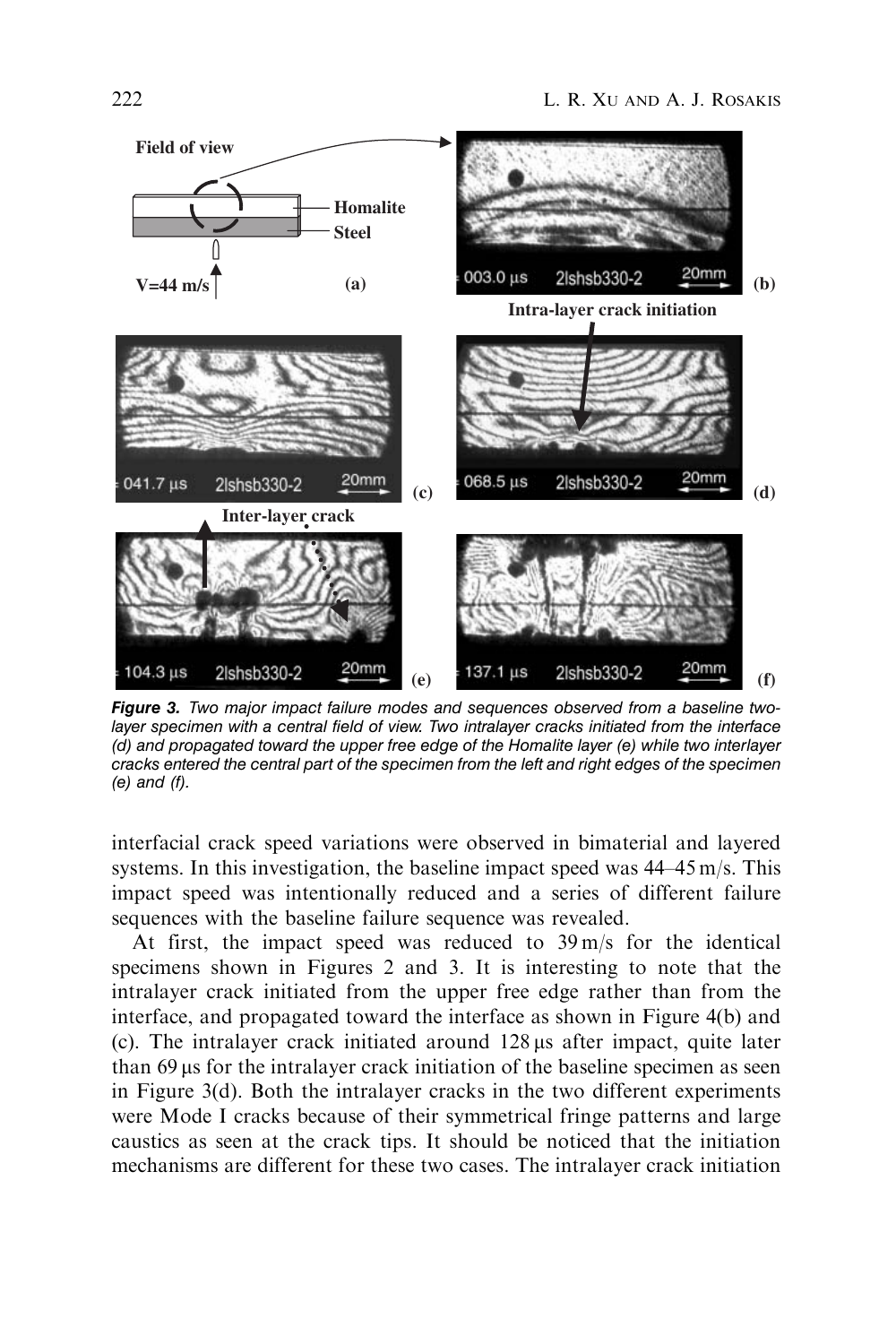

Figure 4. Intralayer crack initiated from the upper free edge and propagated toward the interface (b) and (c). Two interlayer cracks also entered the field of view (c)–(e) and three cracks met at the center of the specimen (f).

from the interface for a higher impact speed case (baseline case) was caused by high local contact stress at the impact site, which was similar to the intralayer crack initiation and propagation in homogenous layered materials (Xu and Rosakis, 2003a). The intralayer crack initiation in Figure 4(b) is due to the high tensile stress at the upper free edge caused by stress wave transition. Similarly, in Figure 4(c)–(e), two interlayer cracks enter the field of view and propagate toward the specimen center. Thereafter, very complicated fringe patterns can be observed in Figure 4(f) since two interlayer cracks and one intralayer crack meet at the specimen center. A significant crack branching phenomenon was observed because the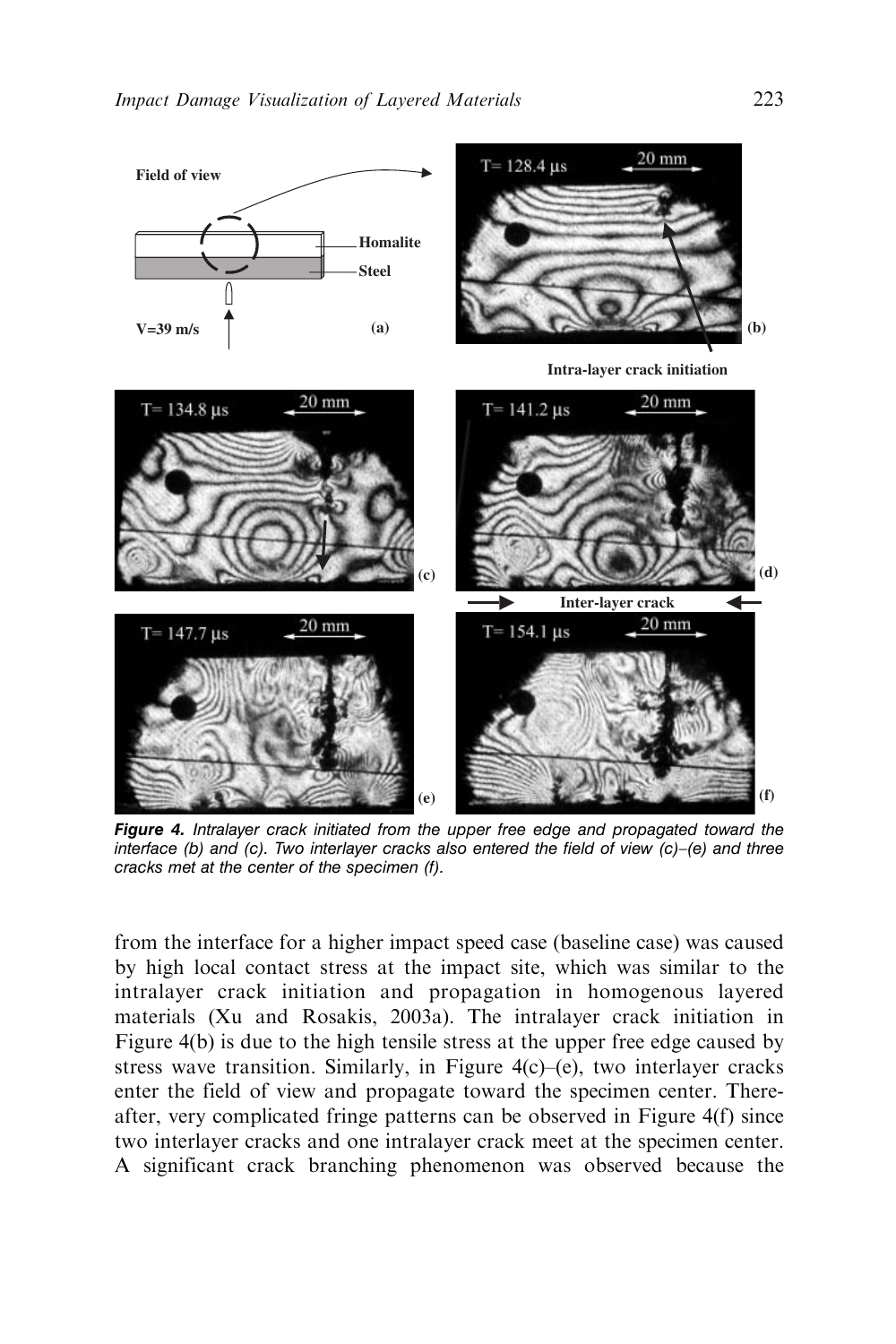intralayer crack speed exceeded 30–40% of the shear wave speed of Homalite-100, which led to a dynamic crack branching (Xu and Rosakis, 2003b).

If the impact speed was reduced to a low value, i.e.,  $14 \text{ m/s}$ , the above failure pattern and sequence were significantly changed. In the above two cases of relatively high impact speeds, two interlayer cracks initiated from the left/right bimaterial edges with stress singularities, reached the specimen center at  $140-150 \,\mu s$  after impact. Due to the lower impact speed, the induced stress wave might be not strong enough to lead to edge interfacial debonding in this case. However, higher interfacial shear stress beside the impact site as predicted by finite element analysis (Xu and Rosakis, 2002a) also led to interfacial debonding as shown in Figure 5(b) and (c). This interlayer crack propagated toward the right and left free edges while its speed varied significantly. It almost arrested at  $160 \,\mu s$  because of the complicated stress wave interaction, and soon it kinked into the Homalite layer as seen in Figure 5(g) and (h). The crack extension and speed history is plotted in Figure 6(a) and (b) for the left interlayer crack tip. Surprisingly, we find that the crack speed varied from 900 to 300 m/s. A similar phenomenon of dynamic crack initiation, propagation, and arrest was also observed in the heterogeneous three-layer systems (Xu and Rosakis, 2002a).

In summary, the influence of impact speed on the impact failure patterns and sequences is illustrated in Figure 7. Figure 7(a) and (b) represent the interlayer crack initiation and propagation, and transition (or kinking) into the intralayer crack for the very low impact speed case  $(14 \text{ m/s})$ . However, such kind of failure sequence is totally altered if the impact speed is increased to 39 m/s. For relatively high impact speed, reflected tensile stress wave induced interfacial debonding at the right and left edges with intrinsic stress singularities (Figure  $7(c)$ ). Meanwhile, reflected tensile stress wave is strong enough to induce an intralayer crack from the upper free edge. Three cracks are expected to meet in the middle of the specimen (Figure  $7(d)$ ). If the impact speed is increased to 44–45 m/s, interlayer cracks appear from the right and left free edges again, but two intralayer cracks initiate from the interface and propagate toward the upper free edge (Figure 7(e)). These two intralayer cracks are caused by high local contact stress due to the highspeed projectile. In terms of mechanics nature, all these intralayer cracks are opening (Mode I) cracks and all interlayer cracks are shear dominated interfacial cracks.

## Effect of Interfacial Strengths

In order to compare the effect of different interfacial bond strengths on impact failure in layered materials, three different kinds of adhesives were used to construct interfacial bonds of various strengths. The bond strengths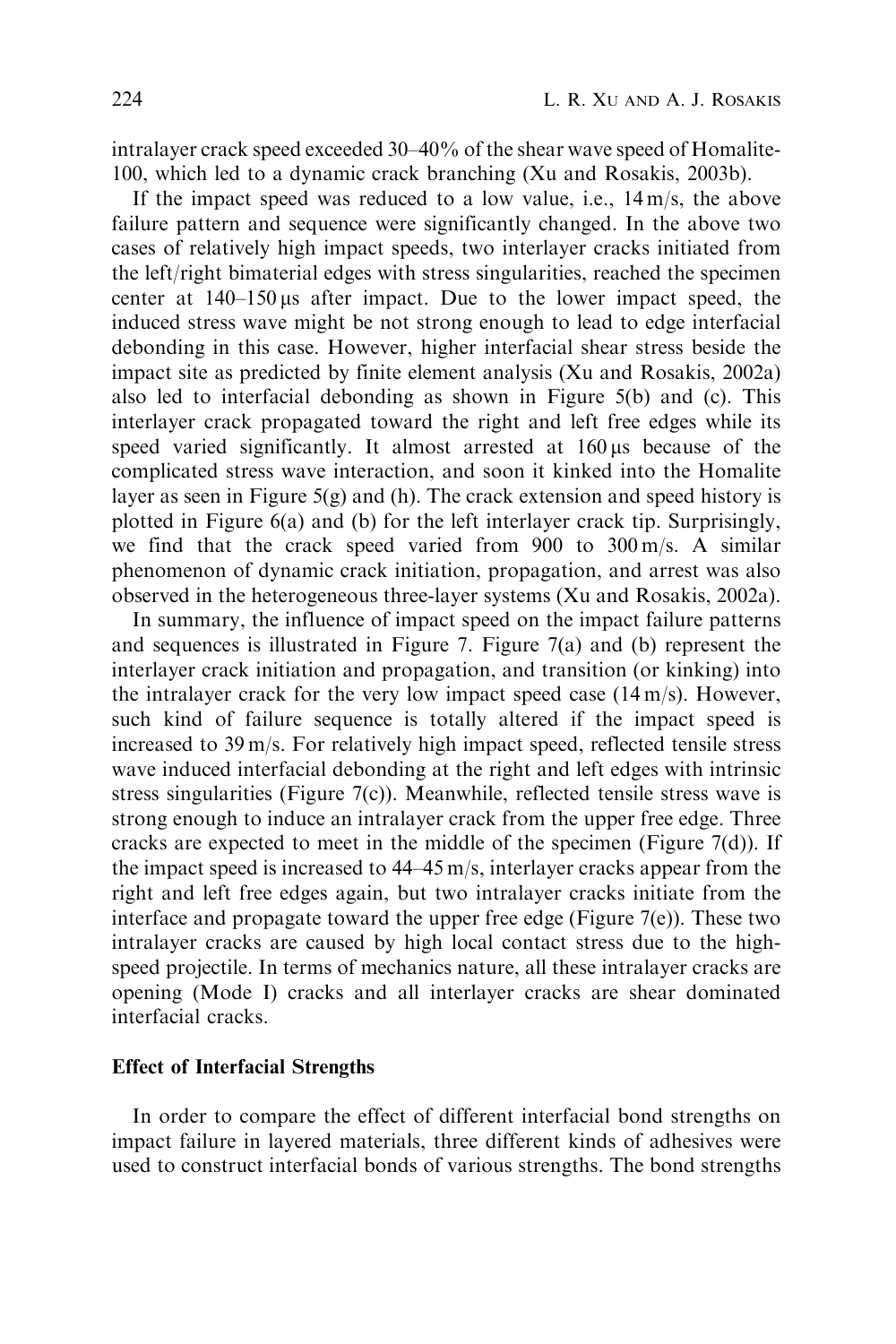

Figure 5. Interlayer crack initiated in the middle of the specimen and propagated toward two edges (b)–(e). This interlayer crack met another interlayer crack initiated from the edge of the specimen (code 2lshsb330-6) and an intralayer crack formed in (g) and (h).

for Homalite–adhesive–Homalite interfaces have been reported by the authors (Xu and Rosakis, 2002b). Owing to the stress singularity at bimaterial corners, it is hard to obtain the intrinsic bonding properties of bimaterial interfaces based on current specimen configurations (Xu and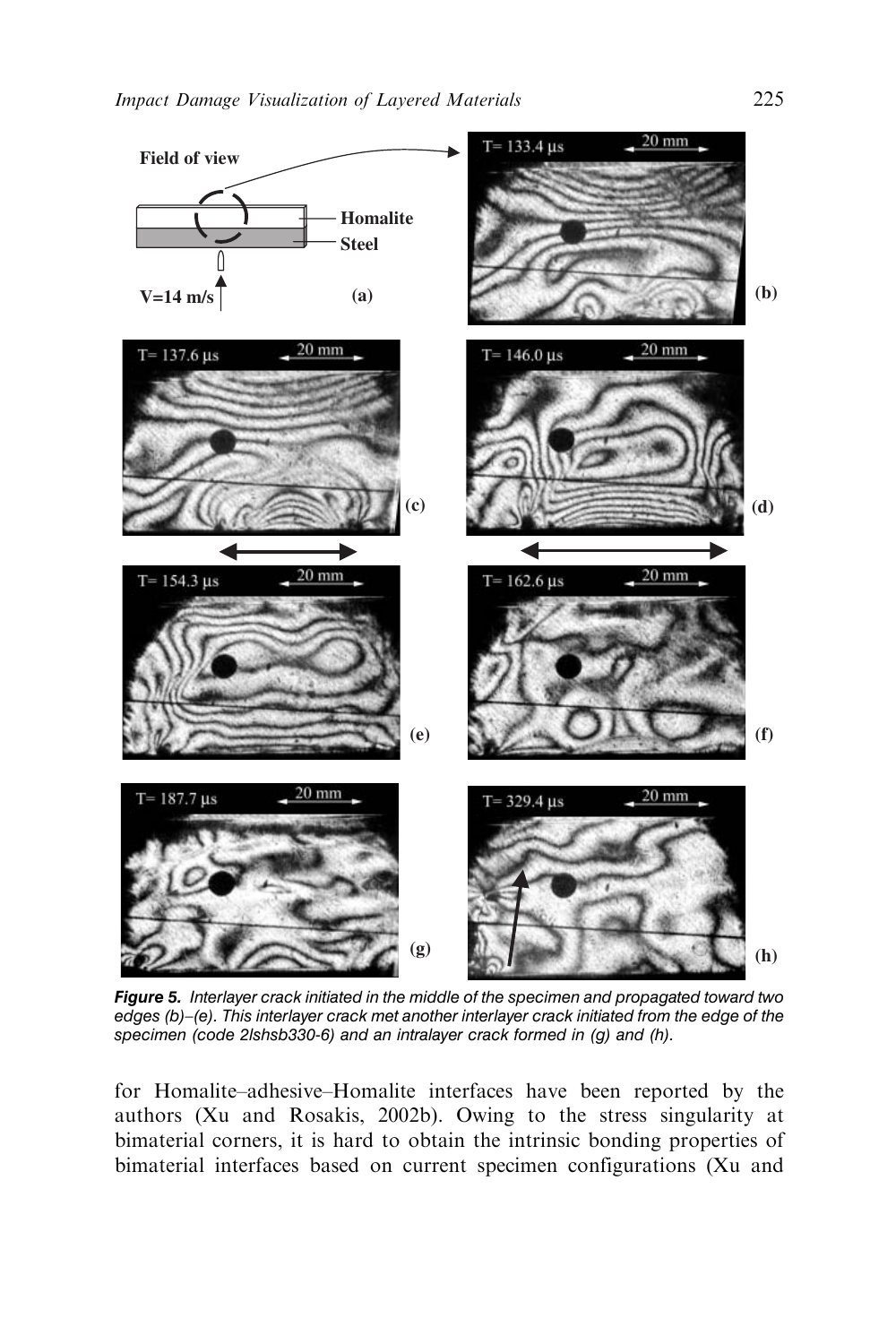

Figure 6. Crack length history (a) and crack speed history (b) for the interlayer crack shown in Figure 5 (measured from the left crack tip).

Rosakis, 2002b). Instead in Table 1, we only list the strengths of these adhesives when they are used to bond identical Homalite pieces. This is done to provide relative levels of strengths of these adhesives. The Weldon-10 and Loctite 330 are considered to be 'strong' adhesives because these two kinds of adhesives have quite high nominal tensile strengths (Xu and Rosakis, 2002b). However, the interfacial shear strength of Weldon-10 is much higher than that of Loctite 330. Loctite 5083 gives a weak and ductile bond because its elongation at failure in cured bulk form is as high as 170%. The average thickness of the adhesive layer is less than  $20 \mu m$ . Here, in order to investigate the relative effect of various interfacial bond strengths, the baseline specimen configuration is chosen as the one shown in Figures 2 and 3, which features the Loctite-330 strong bonding and is subjected to an impact speed of 45 m/s.

Figure 8 shows a sequence of images of two specimens featuring the strong and weak bonds, but the same impact condition with the baseline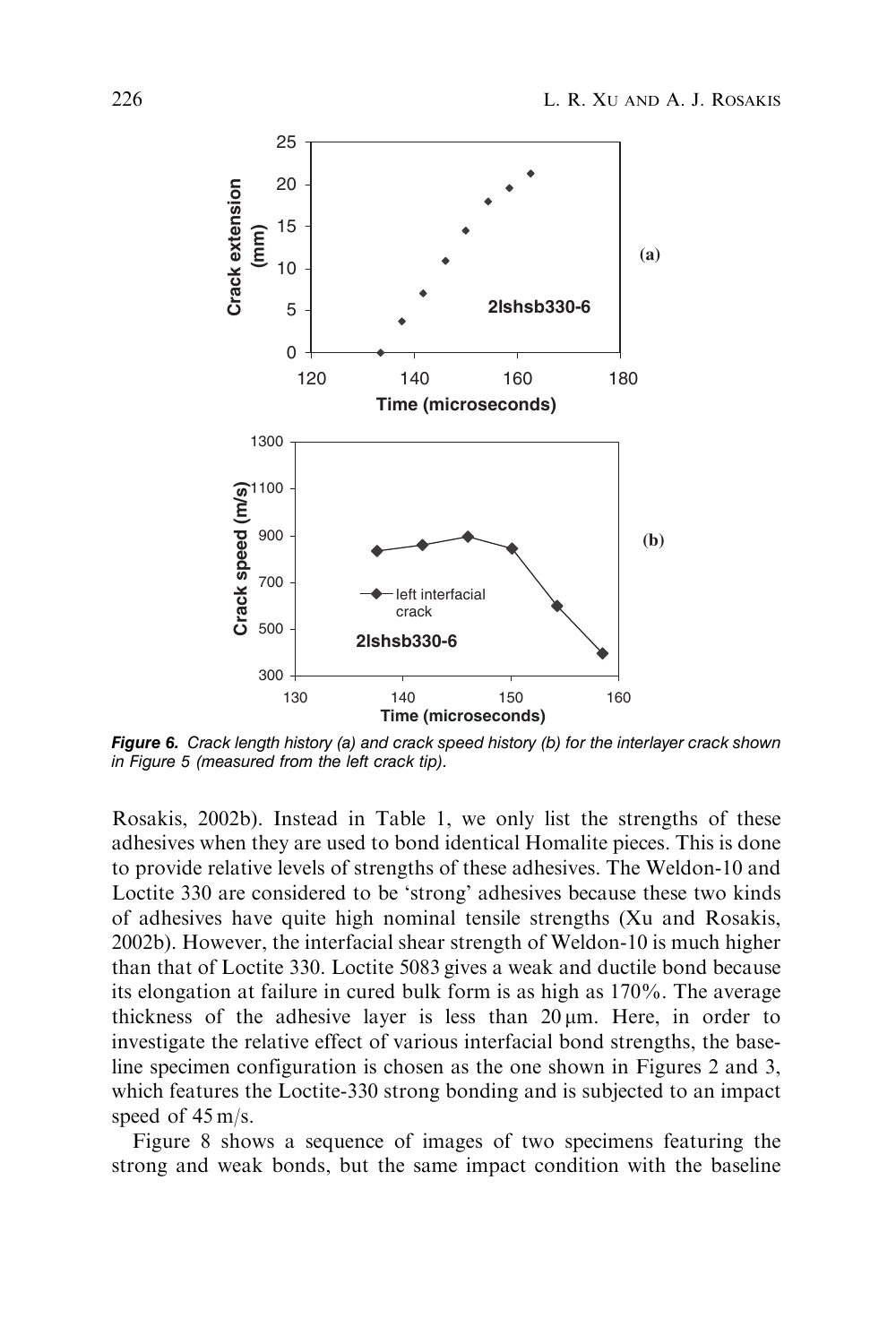

**V=14 m/s**

Figure 7. A summary of influence of impact speeds on the impact failure modes and sequence of a two-layer specimen impacted on the strong layer.

specimen. The failure characteristics of the specimen featuring the strong Weldon-10 bond (Figure 8(b) and (c)) are quite similar to the ones observed in the baseline specimen featuring the Loctite-330 bond. For example, the interlayer cracks initiated at approximately  $40 \mu s$  after impact in both the cases. However, for the specimen featuring weak and ductile Loctite 5083 bond, as shown in Figure 8(d)–(f), an interlayer crack generated at the specimen edge around  $106 \mu s$  after impact, much later than the previous case. Also, a thin shear shock line inclined at an angle slightly above  $45^\circ$  to the horizontal interface (Figure  $8(f)$ ) marks the position of this crack which clearly moves intersonically to the right. Since the 5083 bond strength is very low, the stress/fringe concentration of the moving crack tip appears less strong than in the baseline case (see Figure 2). As shown in Figure 9, the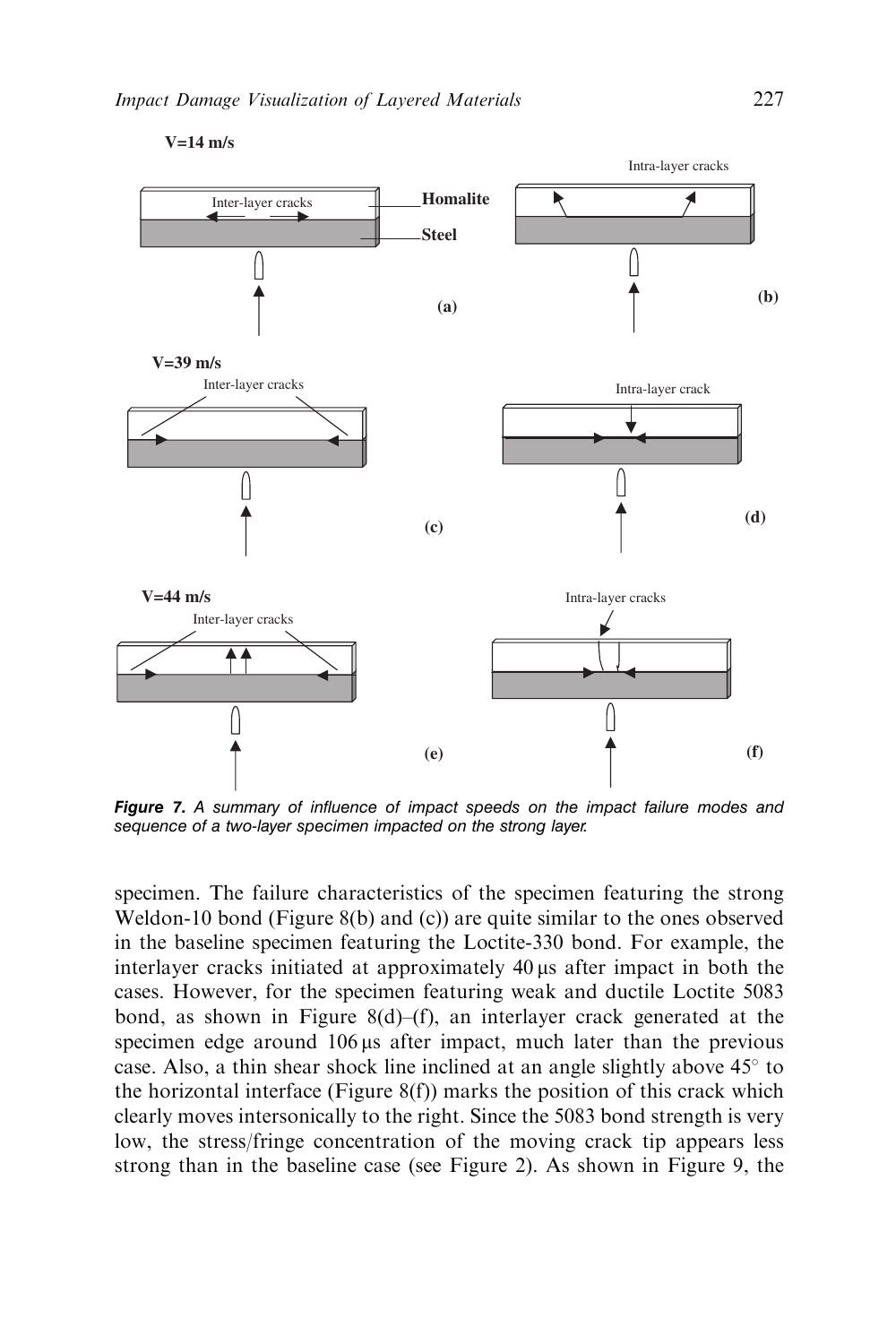

Figure 8. Influence of interfacial strength on the impact failure (b) and (c) for specimen 2lshsbwd-5 featuring strong Weldon-10 bonding (d)–(f) for specimen 2lshsb5083-2 featuring Loctite 5083 weak and ductile bonding.

crack tip speed in this case, however, is very much higher than that in other crack up speed in this case, nowever, is very much higher than that in other cases and, at the initial stages, is close to  $\sqrt{2}C_s$ . To illustrate the significant difference in the crack initiation time and the crack tip speed history between the otherwise identical specimens featuring strong and weak bonds, let us compare Figure 9 and Figure 2(e). In both the cases, the field of view was concentrated at the specimen edges. It is observed that the weak but ductile 5083 adhesive results in longer initiation time and very high crack tip speeds. These speeds were initially close to  $\sqrt{2}C_s$  then decreased to  $C_s$  as the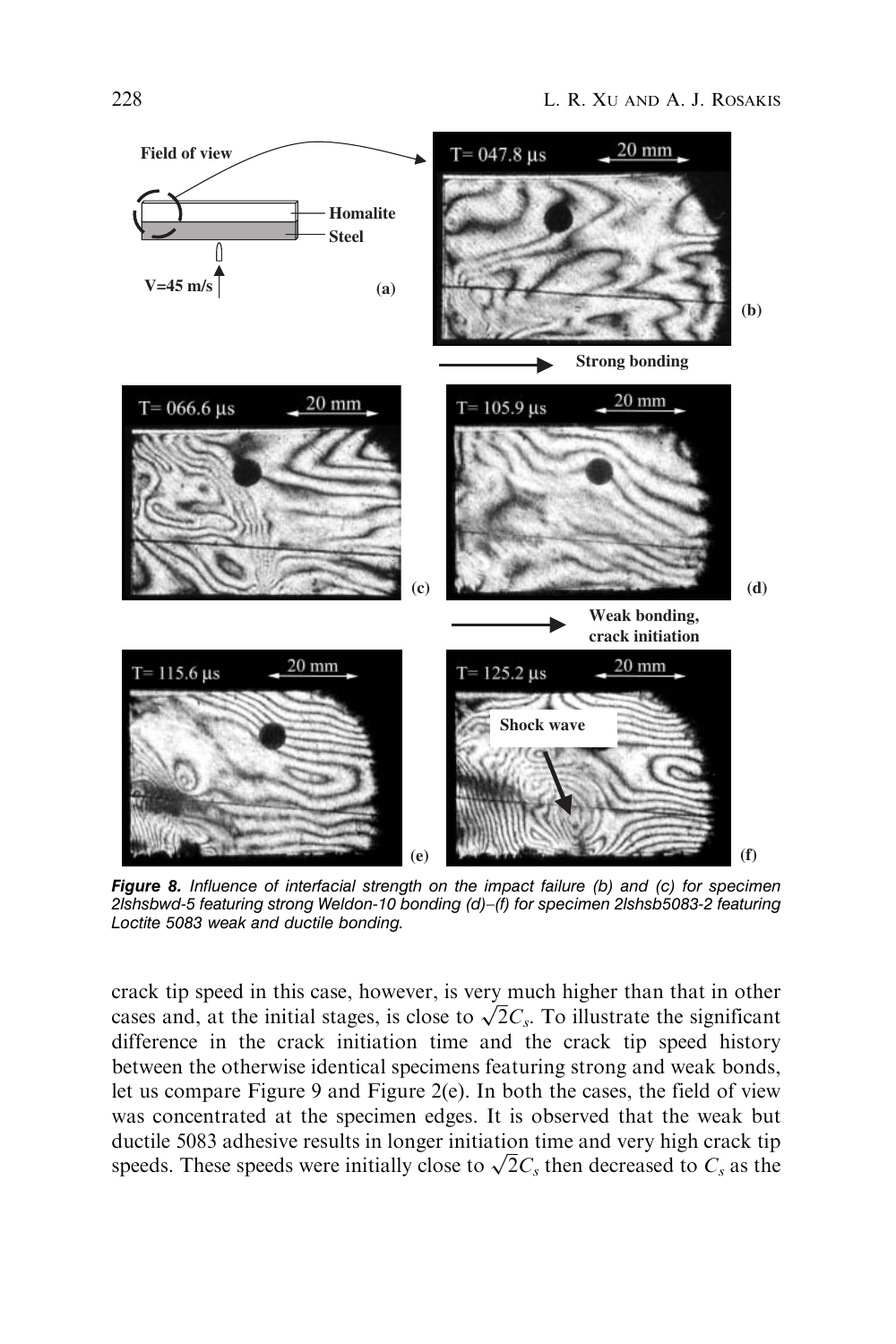

Figure 9. Crack tip speed history of the specimen featuring Loctite 5083 weak and ductile bonding. The horizontal line is the shear wave speed of Homalite layer.

specimen center is approached. On the other hand, the strong Loctite-330 bond features a short initiation time and more moderate crack speeds ranging from the Rayleigh wave speed to just above the shear wave speed.

#### Direct Impact on the Brittle Polymeric Layer

All above the experiments were focused on the impact on the strong steel layer. However, in some applications of layered materials, direct impact on the brittle layer such as ceramics layer in composite armor is also very important since their failure behavior might be very different. Selected experiments were conducted on direct impact on the brittle polymer layer. As shown in Figure 10, a complicated stress wave propagation, projectile penetration, and large deformation process was observed for a two-layer system with a weak and ductile 5083 bond. As soon as the projectile impacted the transparent Homalite layer, a series of fringe patterns related to stress waves developed around the impact site. The projectile head kept moving and complicated stress wave interaction and propagation were observed around 10 us after impact (Figure 10(b) and (c)). It should be noticed that the movement of the projectile was not obvious. In the next stage of projectile penetration, a black contact zone was observed at the impact site and an intralayer crack initiated and propagated toward the interface. In Figure 10(f), it seems that this intralayer crack arrests at the interface since no significant interfacial crack propagation (moving fringe concentration) was observed in the images that followed. As discussed by Xu and Rosakis (2003a), the crack arrest mechanism by a ductile and weak adhesive layer is due to the dramatical stress wave gradient change across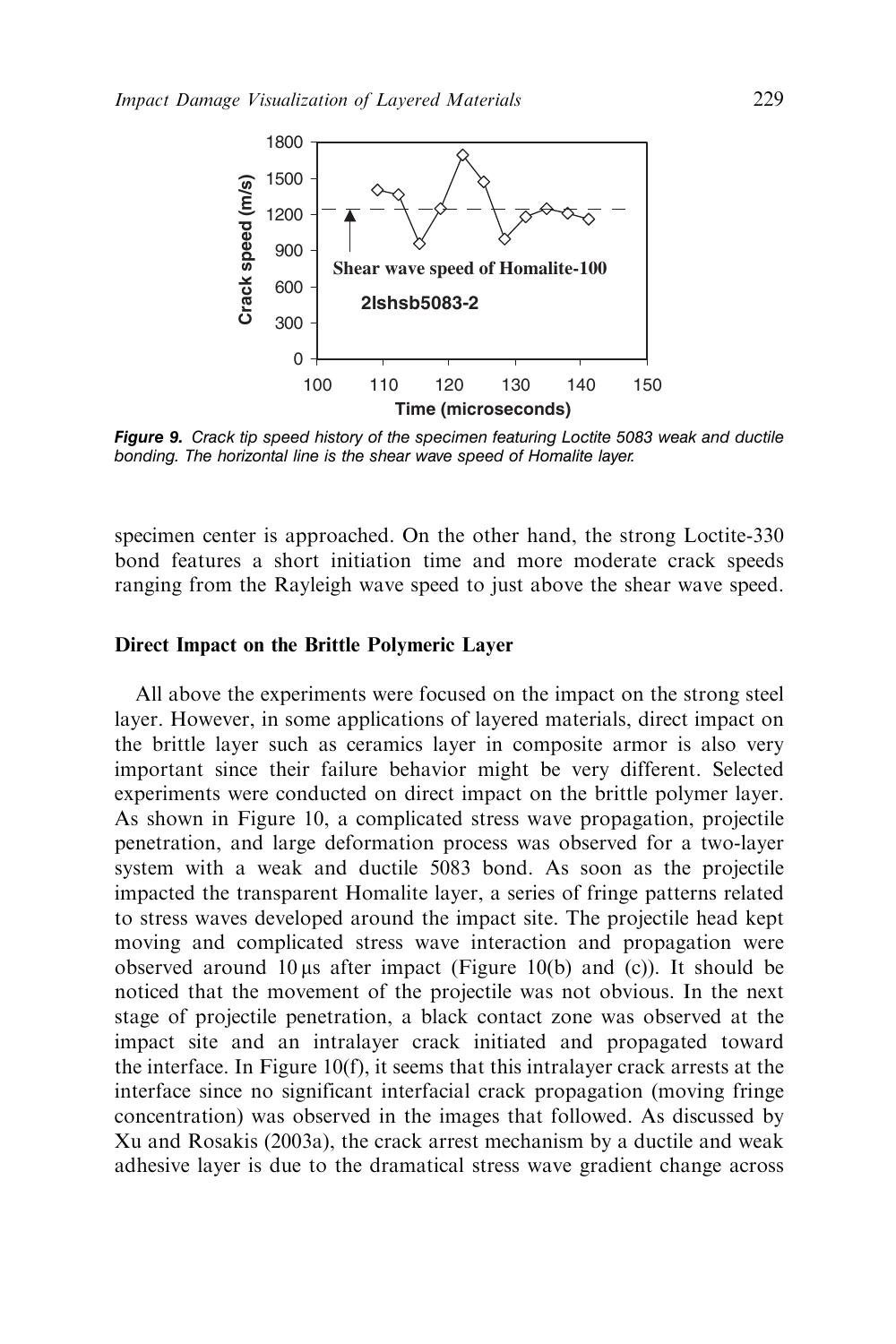

Figure 10. Failure sequence of a two-layer specimen impacted directly on the brittle Homalite layer (b) and (c) show a complicated stress wave process,  $(d)$ –(f) reveal intralayer crack initiation and propagation while (g) and (h) demonstrate a penetration procedure with large local deformation.

the adhesive layer. After 300  $\mu$ s of impact (Figure 10(g)–(h)), a large contact zone appeared in a growing black zone connected to the projectile. Owing to the large deformation inside the contact zone, those transmitted laser rays were deflected and cannot enter the camera and hence only a black zone was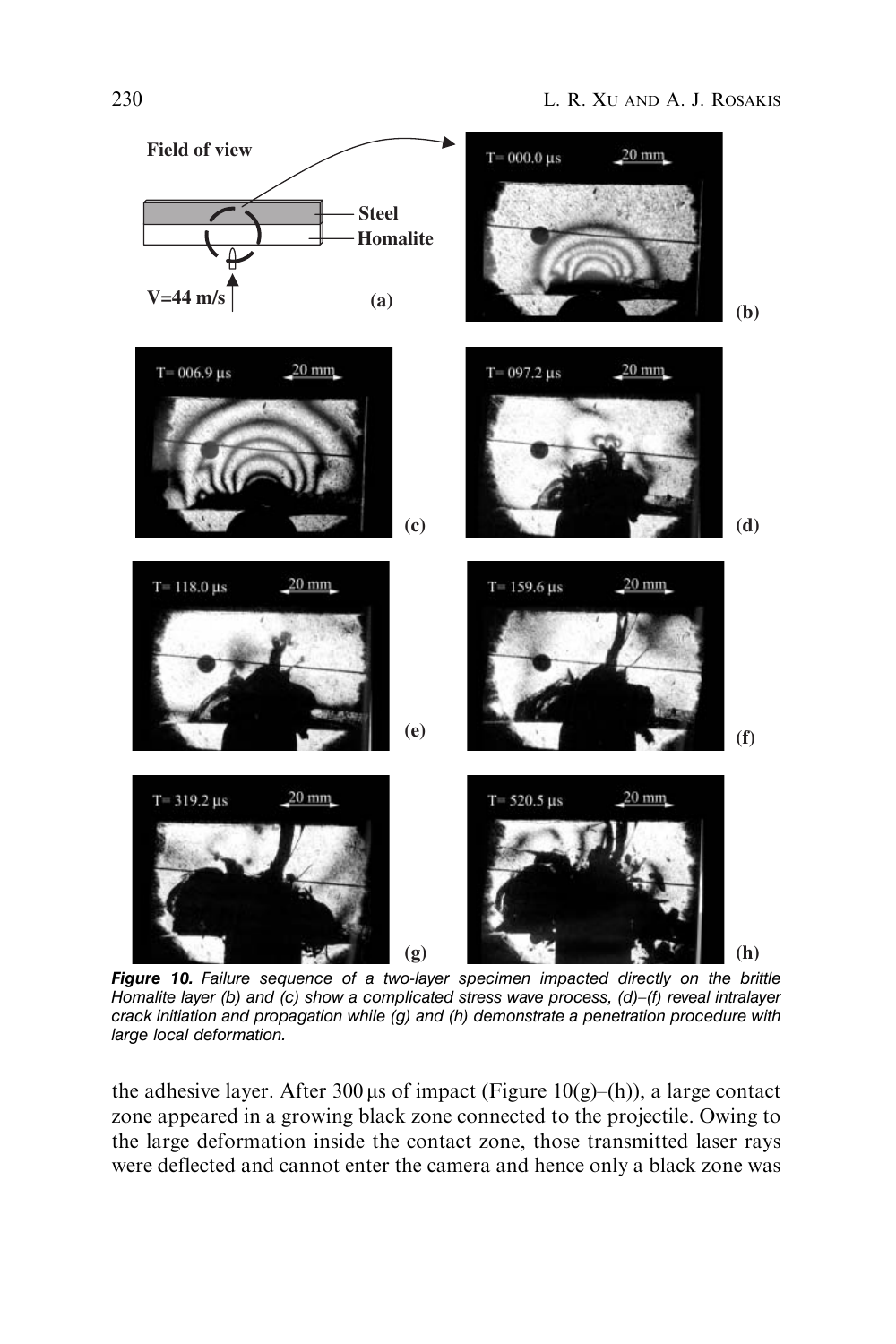recorded. Meanwhile, some materials were flying out from the Homalite layer because of the fragments of brittle Homalite subjected to high contact force. Compared to the impact on the strong steel layer of previous cases, direct impact on the brittle Homalite layer has more severe damage in the local impact site.

## Long Specimens and General Multilayered Materials

In order to extend our observation to a more general situation, selected two-, four-, and five-layer specimens with doubled lengths (508 mm) were designed and tested. The purpose of long specimens is to reduce the freeedge effect so that the interfacial crack initiates from locations close to the impact side rather than the specimen edges (Xu and Rosakis, 2002a). We found that the intralayer crack initiated at the interface and propagated toward the upper free interface for a long specimen featuring Weldon-10 strong bonding around 70  $\mu$ s after impact (projectile speed is 24 m/s). This process is very similar to that of the short specimen showed in Figure 3 featuring strong Loctite 330 bonding. This is probably because the intralayer cracks initiated from the interface are directly related to the very high local normal stress caused by the projectile impact.

Also, long specimens (508 mm) consisting of four to five layers featuring Weldon-10 strong bonding were designed and impacted at various speeds. It is noticed that the impact failure pattern of multilayered specimens is indeed a combination of the failure patterns of two-layered (reported here) and three-layered specimens (Xu and Rosakis, 2002a). For example, for a fourlayered specimen with a direct impact at the metal layer, a similar intralayer crack initiating from the upper free edge of the polymer layer was observed. This failure feature was recorded in Figure 4 for a two-layered specimen, not in a three-layer specimen as discussed by Xu and Rosakis (2002a).

## CONCLUDING REMARKS

For heterogeneous two-layer materials subjected to low-speed impact, interlayer crack growth (interfacial delamination) is the dominant dynamic failure mode. These cracks appear to be shear dominated and might proceed with intersonic speeds. Intralayer cracking always occurs in a local Mode I crack inside the weak layer. Both the impact speed and the interfacial bonding strength have profound influences on the impact failure sequence. Specimens with ductile and weak bonds subjected to high-impact speeds are shown to feature intersonic cracks accompanied by the formation of clearly visible shear shock waves (Mach lines) emitted from the crack tips.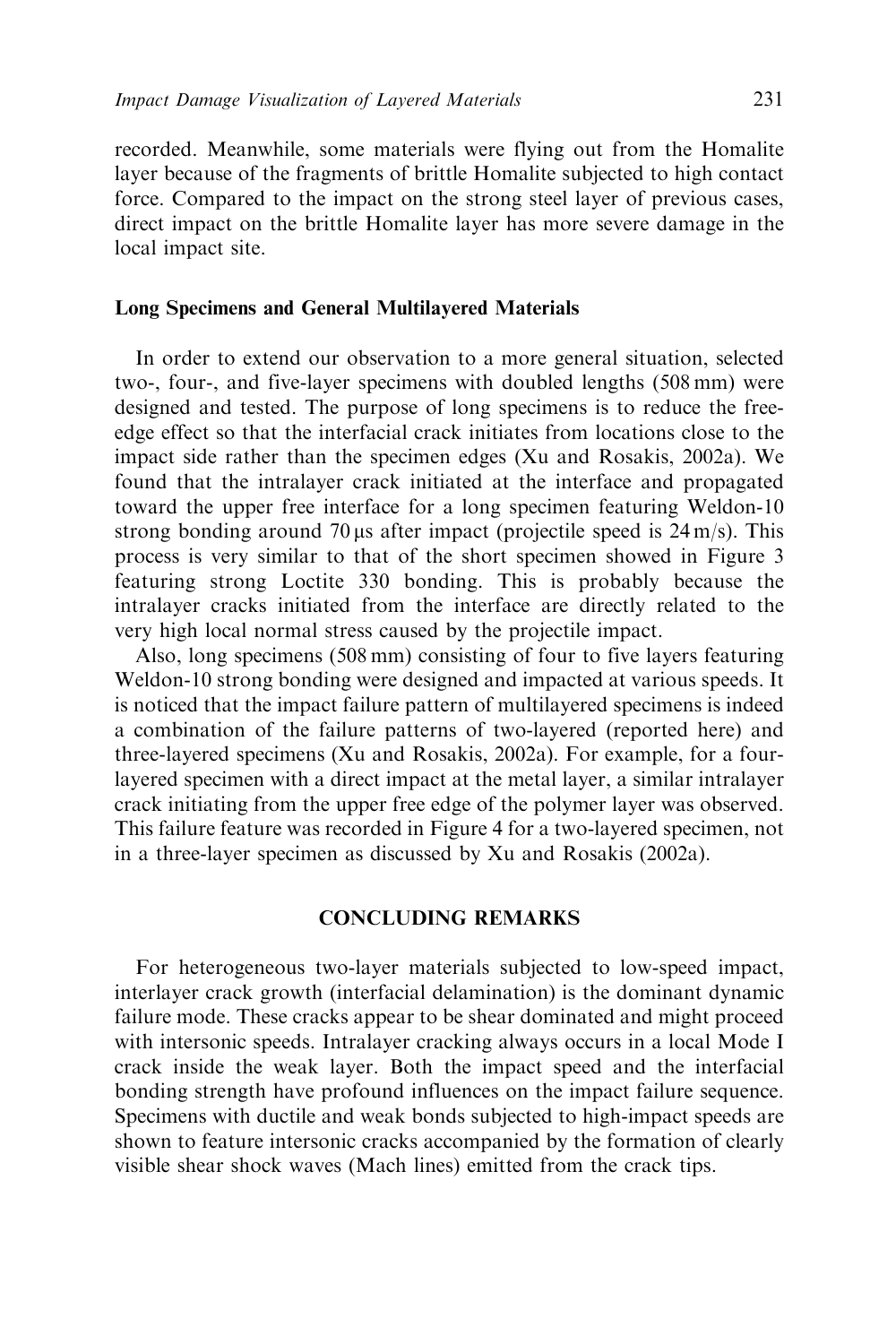## ACKNOWLEDGMENTS

The authors gratefully acknowledge the support of the Office of Naval Research (Dr. Y. D. S. Rajapakse, Project Monitor) through a grant to Caltech.

#### **REFERENCES**

- Abrate, S. (1994). Impact on Laminated Composites: Recent Advances, Applied Mechanics Reviews, 47: 517–544.
- Bogy, D.B. (1971). Two Edge-bonded Elastic Wedge of Different Materials and Wedge Angles Under Surface Traction, J. Applied Mechanics, 38: 377–386.
- Cantwell, W.J. and Morton, J. (1991). The Impact Resistance of Composite Materials—A Review. Composites, 22: 347–362.
- Choi, H.Y., Wu, H.T. and Chang, F.-K. (1991). A New Approach Toward Understanding Damage Mechanisms and Mechanics of Laminated Composites Due to Low-velocity Impact: Part II—analysis, J. Composite Materials, 25: 1012–1038.
- Dally, J.W. (1979). Dynamic Photoelastic Studies of Fracture, Experimental Mechanics, 19: 349–61.
- Gupta, N.K. and Madhu, V. (1997). An Experimental Study of Normal and Oblique Impact of Hard-core Projectile on Single and Layered Plates, International Journal of Impact Engineering, 19: 395–414
- Gupta, Y.M. and Ding, J.L. (2002). Impact Load Spreading in Layered Materials and Structures: Concept and Quantitative Measure, International Journal of Impact Engineering, 27: 277–291.
- Han, C. and Sun, C.T. (2000). A Study of Pre-stress Effect on Static and Dynamic Contact Failure of Brittle Materials, *International Journal of Impact Engineering*, 24: 597–611.
- Hutchinson, J.W. and Suo, Z. (1992). Mixed Mode Cracking in Layered Materials, Advances in Applied Mechanics, 29: 63-191.
- Lambros, J. and Rosakis, A.J. (1995). Shear Dominated Transonic Growth in a Bimaterial –I. Experimental Observations, J. Mech. Phys. Solids, 43: 169–188.
- Mines, R.A.W., Roach, A.M. and Jones, N. (1999). High Velocity Perforation Behaviour of Polymer Composite Laminates, International Journal of Impact Engineering, 22: 561–588.
- Needleman, A. and Rosakis, A.J. (1999). The Effect of Bond Strength and Loading Rate on the Conditions Governing the Attainment of Intersonic Crack Growth Along Interfaces, J. Mech. Phys. Solids, 47: 2411–2449.
- Parameswaran, V. and Shukla, A. (1998). Dynamic Fracture of a Functionally Gradient Material have Discrete Property Variation, J. Material Science, 33: 3303-3311.
- Parameswaran, V., Brentley, W., Shukla, A. and Prosser, R.A. (1999). A Bew Approach for Improving Ballistic Performance of Composite Armor, Experimental Mechanics, 39: 103–110.
- Riou, P., Denoual, Christophe and Cottenot, Charles E. (1998). Visualization of the Damage Evolution in Impacted Silicon Carbide Ceramics, International Journal of Impact Engineering, 21: 225–235.
- Riley, W.F. and Dally, J.W. (1966). A Photoelastic Analysis of Stress Wave Propagation in a Layered Model, Geophysics, 31: 881–99.
- Singh, R.P. and Shukla, A. (1996). Subsonic and Intersonic Crack Growth Along a Bimaterial Surface, Journal of Applied Mechanics, 63: 919-924.